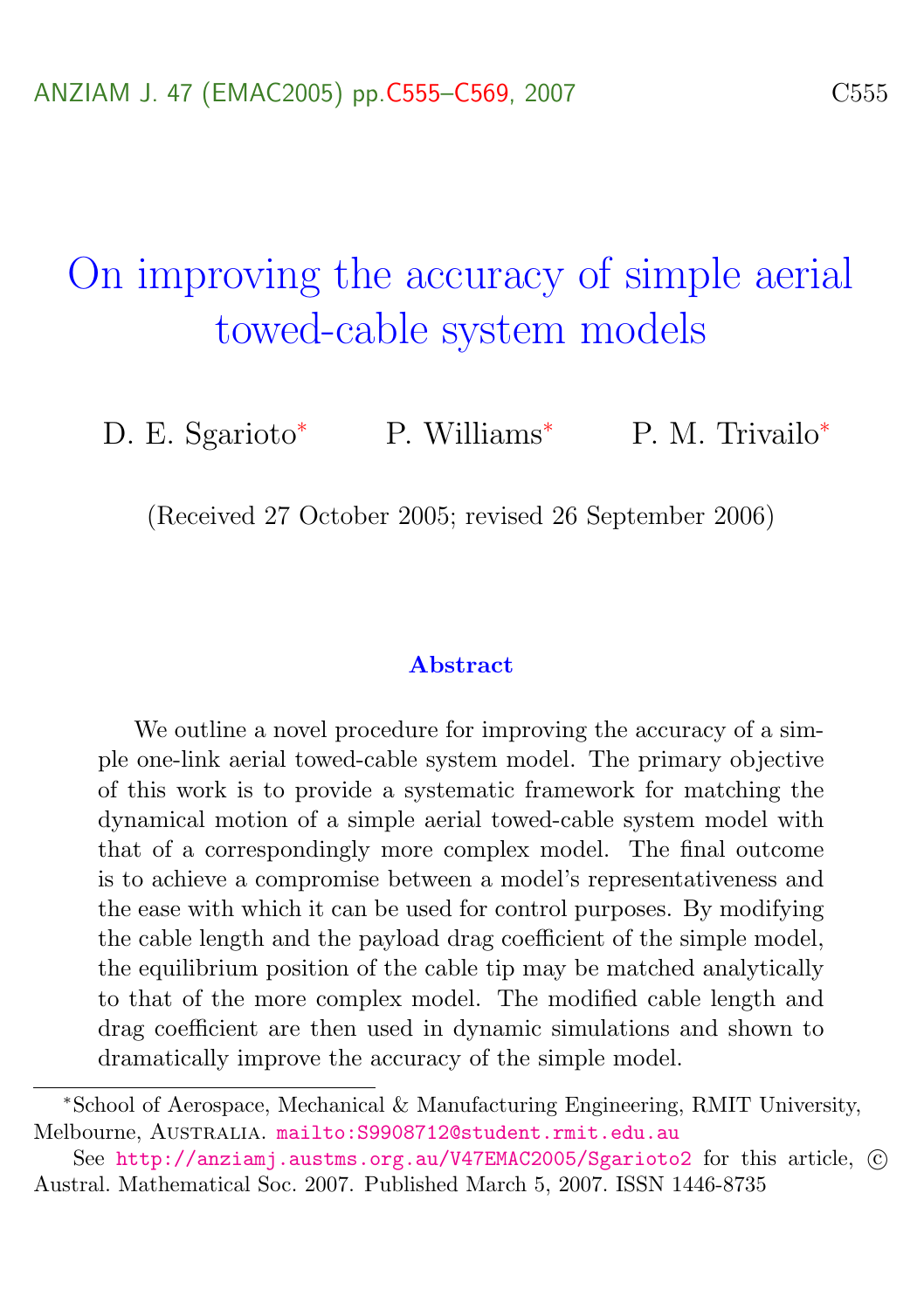<span id="page-1-1"></span>

|  |  | ANZIAM J. 47 (EMAC2005) pp.C555-C569, 2007 |  | C <sub>556</sub> |
|--|--|--------------------------------------------|--|------------------|
|--|--|--------------------------------------------|--|------------------|

### **Contents**

|                   | 1 Introduction                        | <b>C556</b>       |
|-------------------|---------------------------------------|-------------------|
|                   | 2 Aerial towed-cable system modelling | C <sub>55</sub> 7 |
|                   | 3 Methodology                         | <b>C560</b>       |
|                   | 4 Case study                          | <b>C563</b>       |
|                   | <b>5</b> Conclusions                  | <b>C565</b>       |
| <b>References</b> |                                       | C568              |

### <span id="page-1-0"></span>1 Introduction

Highly complex and accurate mathematical models of aerial towed-cable systems, capable of capturing all the significant dynamical motion of the physical system, have been extensively used by researchers with encouraging results [\[1,](#page-13-1) [2,](#page-13-2) [3,](#page-13-3) [4,](#page-14-0) e.g.]. More recently the control of such system attracted interest [\[2,](#page-13-2) [3,](#page-13-3) [4\]](#page-14-0). Although sophisticated models can accurately simulate and predict the motion of the physical system, their inherent complexity renders them cumbersome to use for control system design purposes, particularly when trajectory optimisation techniques are sought. Simple models tend to be more widely used in control system design, but unless verified, their use can result in non-representative simulations and/or inept controllers. The question is: Is it possible to reconcile the competing demands of model simplicity and representativeness, in a systematic and relatively straightforward manner? Hence the main objective of this work is to improve the accuracy of a simple model of an aerial towed-cable system model using a more complex model as a reference. The dynamic variable of interest here is the position of the cable tip, since knowledge of this variable is central to the develop-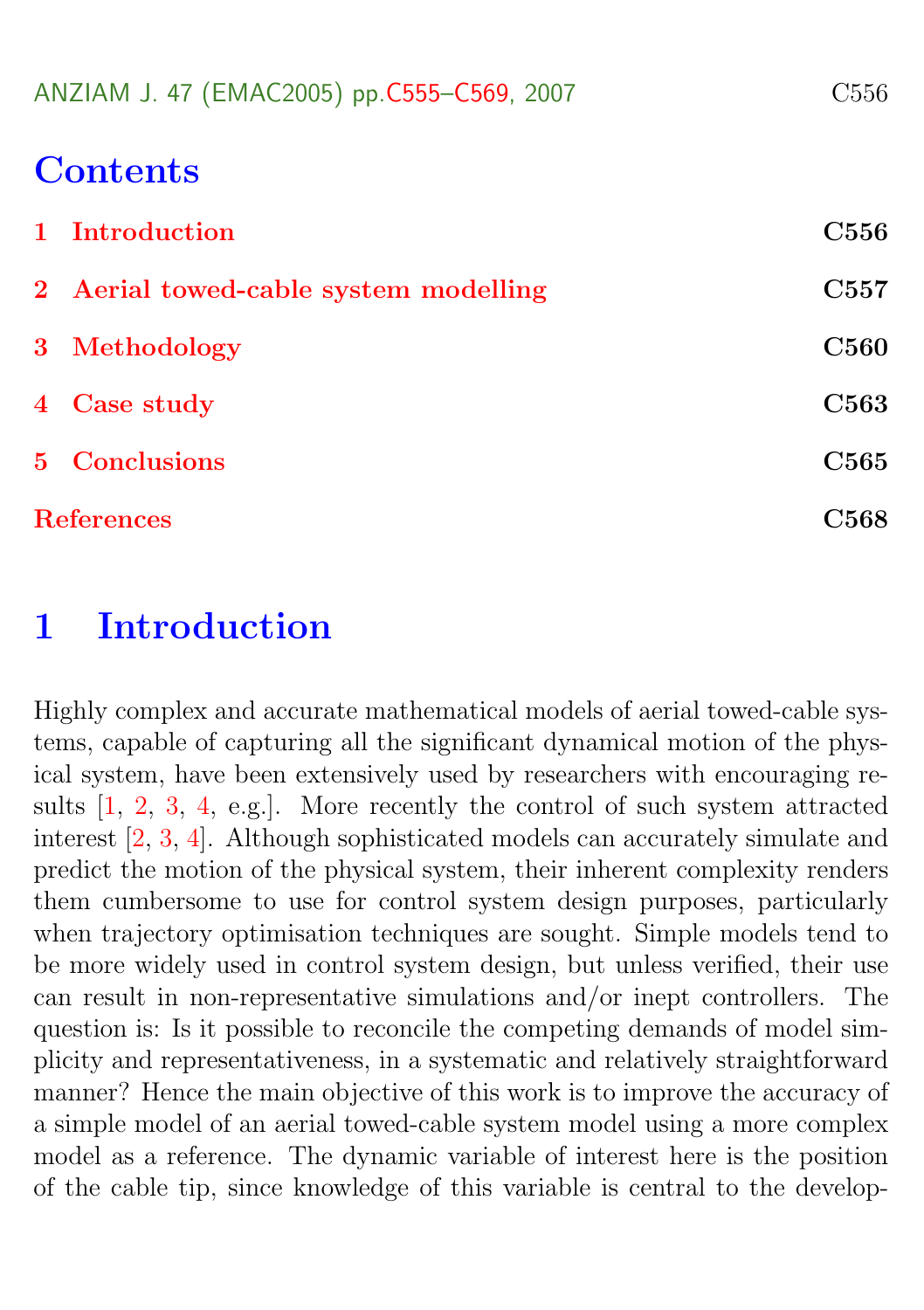

<span id="page-2-1"></span>Figure 1: Simplified aerial tether model.

ment and successful performance of controllers for aerial towed-cable systems. For simplicity, only two-dimensional in-plane motion will be considered, the aircraft is assumed to remain at constant altitude, the payload is assumed spherical, and the cable length is fixed.

# <span id="page-2-0"></span>2 Aerial towed-cable system modelling

In this section, two models of the aerial towed-cable system possessing varying degrees of sophistication are presented. These models are classified as either being single-link or multi-link, the simplest of which being the single-link variety depicted in Figure [1.](#page-2-1) This model is the simplest possible representation of the system. It represents a compromise between complexity and ease with which it can be used for control system design purposes. It is assumed that the aircraft, whose motion (horizontal) is prescribed for all time, has an infinite mass so its motion remains unaffected by the dynamics of the cable/ payload. The cable is assumed to be rigid, have a constant circular diameter and to be straight at all times. The length of the cable varies by prescribing the reel acceleration of the cable. The cable is attached to a spherical pay-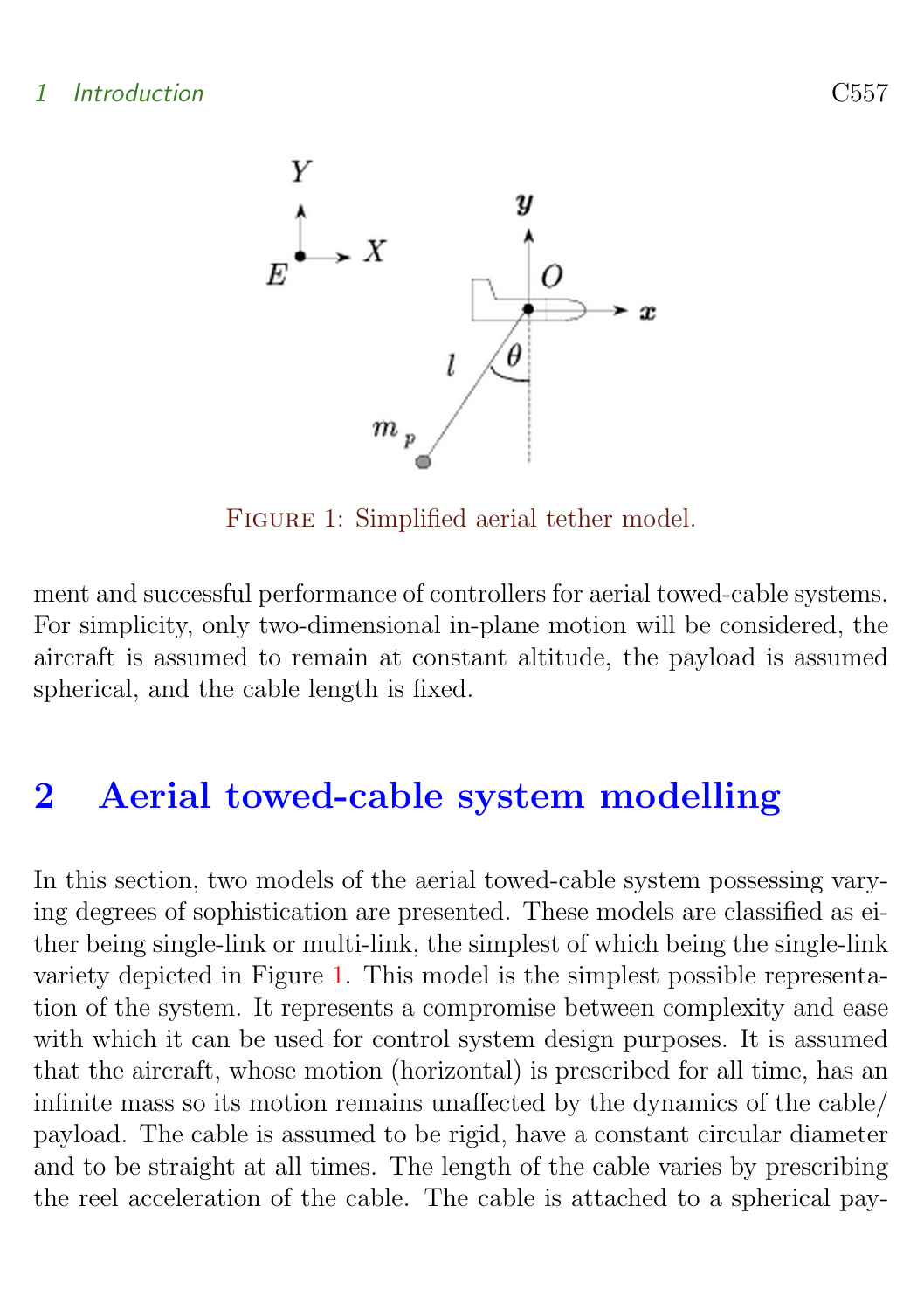#### 2 Aerial towed-cable system modelling contains the C558

load at the payload's centre of gravity. The dominant external forces acting on the aerial towed-cable system are aerodynamic and gravitational, lumped at the payload's centre of gravity. Only simple velocity-dependent aerodynamic drag acting on the payload will be considered, with the aerodynamic force acting on the cable ignored in this work for the single link model. The payload is assumed to have a constant drag coefficient.

The position of the towed-body is described relative to the aircraft. The axes  $Oxy$  are attached to the aircraft center of mass and translate with it relative to the Earth-fixed coordinate system EXY . By employing Lagrange's Equations with the in-plane cable angle  $\theta$  and the length l used as generalized coordinates (see Figure [1\)](#page-2-1), the equations of motion for the system are:

$$
\dot{q}_1 = \dot{x},\tag{1}
$$

<span id="page-3-0"></span>
$$
\dot{q}_2 = \ddot{x} = u_1 \,,\tag{2}
$$

$$
\dot{q}_3 = \dot{\theta} \,,\tag{3}
$$

$$
\dot{q}_4 = \frac{1}{l} \left( -2l\dot{\theta} + \ddot{x}\cos\theta - g\sin\theta \right) - \frac{\pi \rho_{\text{air}} d_p{}^2 C_d}{l \left( 8m_p + \pi \rho_c l d_c{}^2 \right)} \left( l\dot{\theta} - \dot{x}\cos\theta \right)
$$

$$
\times \sqrt{\left(\dot{x} - \dot{l}\sin\theta - \dot{l}\dot{\theta}\cos\theta\right)^2 + \left(-\dot{l}\cos\theta + \dot{l}\dot{\theta}\sin\theta\right)^2},\tag{4}
$$

$$
\dot{q}_5 = \dot{l},\tag{5}
$$
\n
$$
\dot{q}_5 = \ddot{l} - u_5,\tag{6}
$$

$$
\dot{q}_6 = \ddot{l} = u_2 \,,\tag{6}
$$

where  $x$  is a kinematic constraint representing the horizontal range of the aircraft. The mass density and diameter of the cable are  $\rho_c$  and  $d_c$ , respectively, whereas  $m_p$ ,  $d_p$ ,  $C_d$  are the payload mass, diameter and drag coefficient, respectively. The air density and gravitational constant are  $\rho_{\text{air}}$  and g, respectively. The actuators  $(u_1, u_2)$  used to control the dynamics of the system are the forward acceleration of the aircraft  $\ddot{x}$  and the cable reel acceleration l.

Due to its inherently simple nature, the equilibrium configuration of the towed-body can be found analytically by setting all time derivatives to zero in Equations [\(1\)](#page-3-0)–[\(6\)](#page-3-0). It can be shown that the equilibrium cable angle  $\theta_e$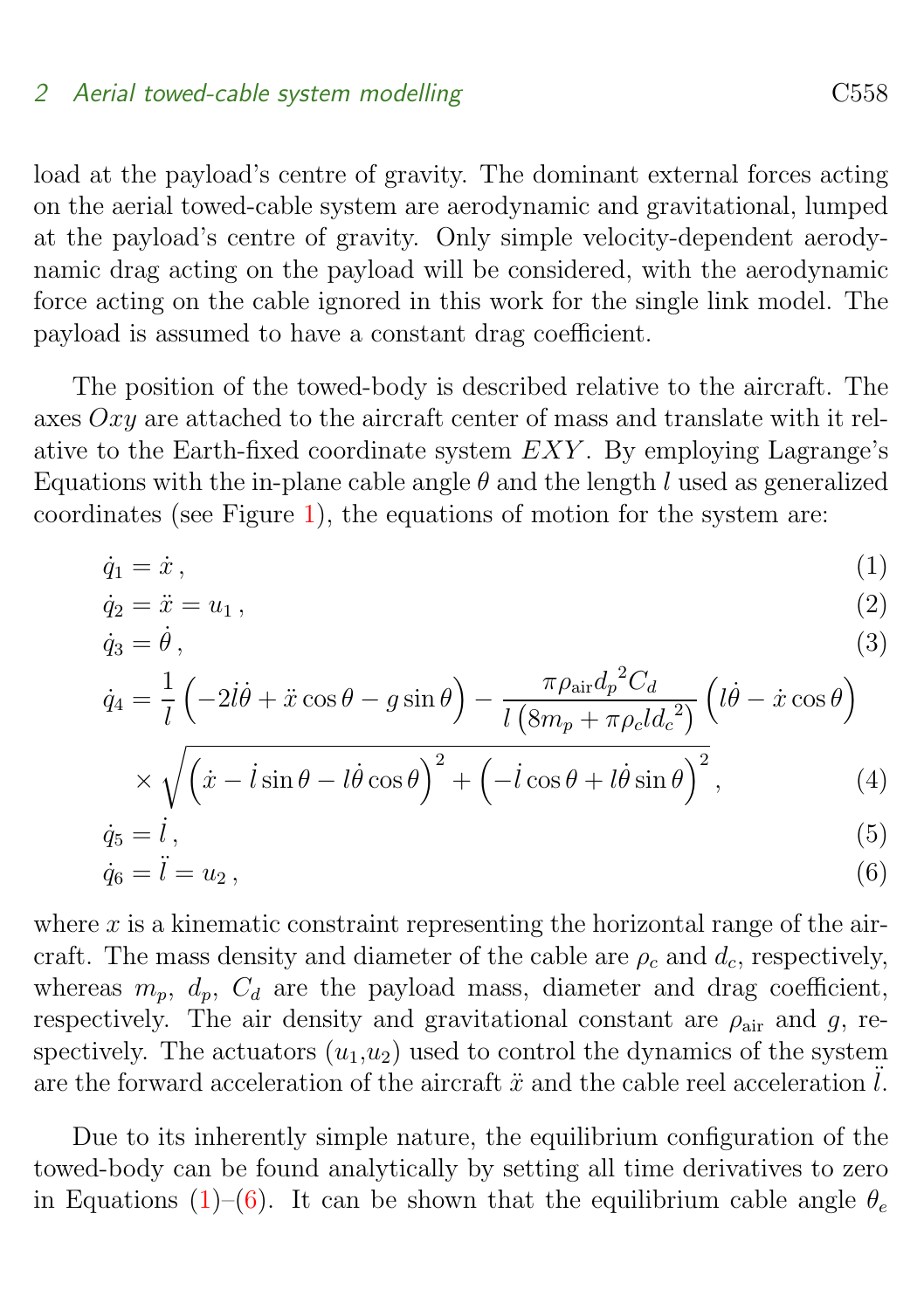

Figure 2: Flexible multi-link aerial tether model.

and the position  $(x_e, y_e)$  of the cable tip are

<span id="page-4-0"></span>
$$
\theta_e = \arctan\left(\frac{\pi \rho_{\text{air}} U_E{}^2 C_d d_p{}^2}{g\left(8m_p + \pi \rho_c l_e d_c{}^2\right)}\right),\tag{7}
$$

$$
l_e = \sqrt{x_e^2 + y_e^2}, \tag{8}
$$

where  $U_E$  is the steady state towing speed,  $l_e$  is the corresponding tether length, and  $(x_e, y_e)$  are the coordinates of the tether tip relative to the aircraft.

With respect to the more representative multi-link mathematical models of the system, these models fall into two main classes, each differentiated by their treatment of the longitudinal elasticity of the cable and coordinate systems used to describe the motion of the system. Figure [2](#page-4-0) shows the aerial towed-cable system physically discretised using flexible links. This is the complex aerial towed-cable system model which is treated as the "truth"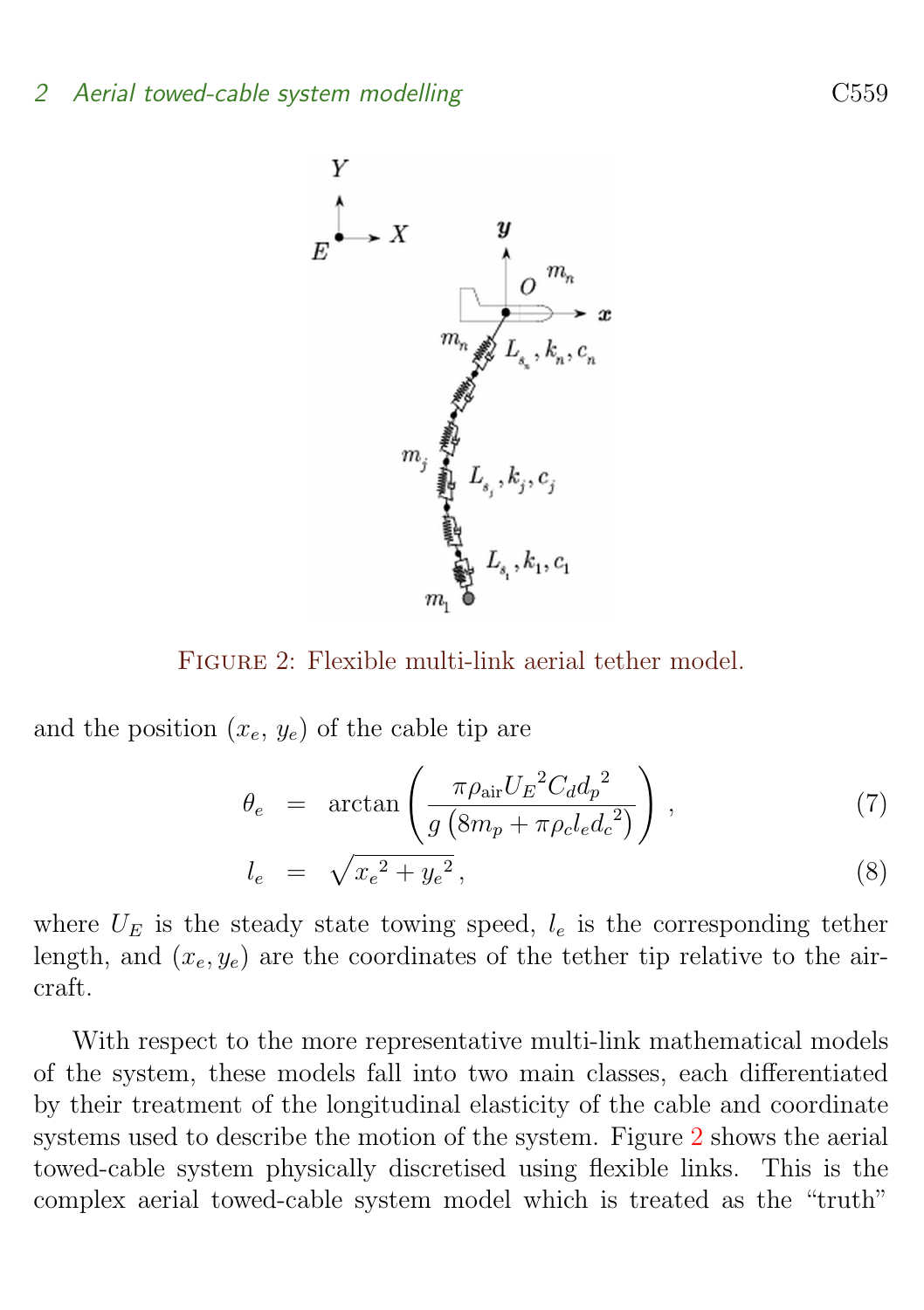#### <span id="page-5-2"></span>2 Aerial towed-cable system modelling contains the C560

model in this paper. Williams et al. [\[4\]](#page-14-0) gave the full treatment of the equations of motion for the flexible multi-link system. Essentially, this model employs a lumped parameter representation for the cable, whereby the cable is physically discretised using a sequence of  $n$  point masses interconnected via viscoelastic springs of unstrained length  $L_{s_j}$ , stiffness  $k_j$ , and damping constant  $c_j$ . The corresponding element mass is concentrated to a single point, represented by  $m_j$ . In a similar manner to the simple model, the cable elements use coordinates that are relative to the aircraft. The cable is assumed to be perfectly flexible in the span-wise case and hence the point masses are assumed to act as frictionless hinges.

### <span id="page-5-0"></span>3 Methodology

The fundamental idea of this work is to improve the predictions of the singlelink model. The key differences between the simple model and the "true" system are: 1) tether drag, 2) tether mass, and 3) tether flexibility. The effects of tether drag and mass depend on the instantaneous angle of the tether to the vertical and impact the variation of the swing dynamics, whereas tether flexibility alters the range of the payload from the aircraft due to the geometric shortening of the tether from curvature combined with variations in longitudinal stretch of the tether. To improve the simple model, the drag coefficient of the payload and the tether length are adjusted:

$$
C_{d_{\text{new}}} = C_d (1 + p_1) \tag{9}
$$

$$
l_{\text{new}} = l\left(1 + p_2\right) \,,\tag{10}
$$

where  $p_1$  and  $p_2$  are the adjustment parameters to be determined. In general, these parameters depend dynamically on the cable motion. Assuming that the position of the payload  $(x_E, y_E)$  is known from the multi-link model, as shown in Figure [3,](#page-6-0) then

<span id="page-5-1"></span>
$$
p_2 = \left(\frac{l_E}{l}\right) - 1.\tag{11}
$$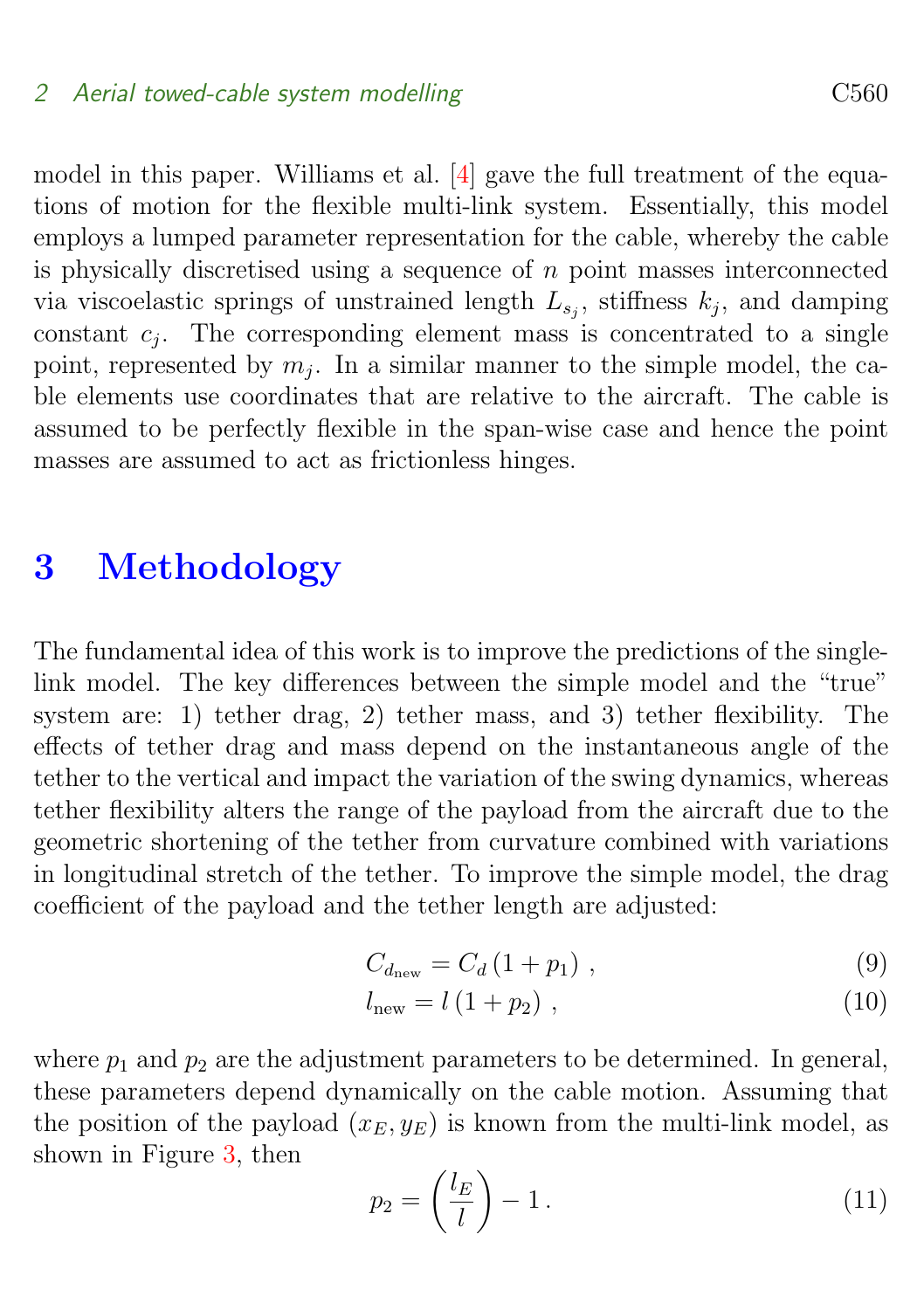

Figure 3: "Equivalent" equilibrium configuration of the multi-link model.

Using Equation [\(4\)](#page-3-0),

<span id="page-6-2"></span><span id="page-6-0"></span>
$$
p_1 = \frac{1}{\mathcal{A}l_E} \left( -2\dot{l}_E \dot{\theta}_E + \ddot{x} \cos \theta_E - g \sin \theta_E \right) - \frac{\ddot{\theta}_E}{\mathcal{A}} - 1, \qquad (12)
$$

where

<span id="page-6-1"></span>
$$
\mathcal{A} = \frac{\pi \rho_{\text{air}} d_p^2 C_d}{l_E \left( 8m_p + \pi \rho_c l_E d_c^2 \right)} \left( l_E \dot{\theta}_E - \dot{x} \cos \theta_E \right)
$$
  
 
$$
\times \sqrt{\left( \dot{x} - l_E \sin \theta_E - l_E \dot{\theta}_E \cos \theta_E \right)^2 + \left( -l_E \cos \theta_E + l_E \dot{\theta}_E \sin \theta_E \right)^2} (13)
$$
  
 
$$
\tan \theta_E = \frac{x_E}{\sqrt{1 - \left( \dot{x} - l_E \dot{\theta}_E \cos \theta_E \right)^2 + \left( -l_E \cos \theta_E + l_E \dot{\theta}_E \sin \theta_E \right)^2} (14)
$$

$$
y_E
$$
  

$$
l_E = \sqrt{x_E^2 + y_E^2},
$$
 (15)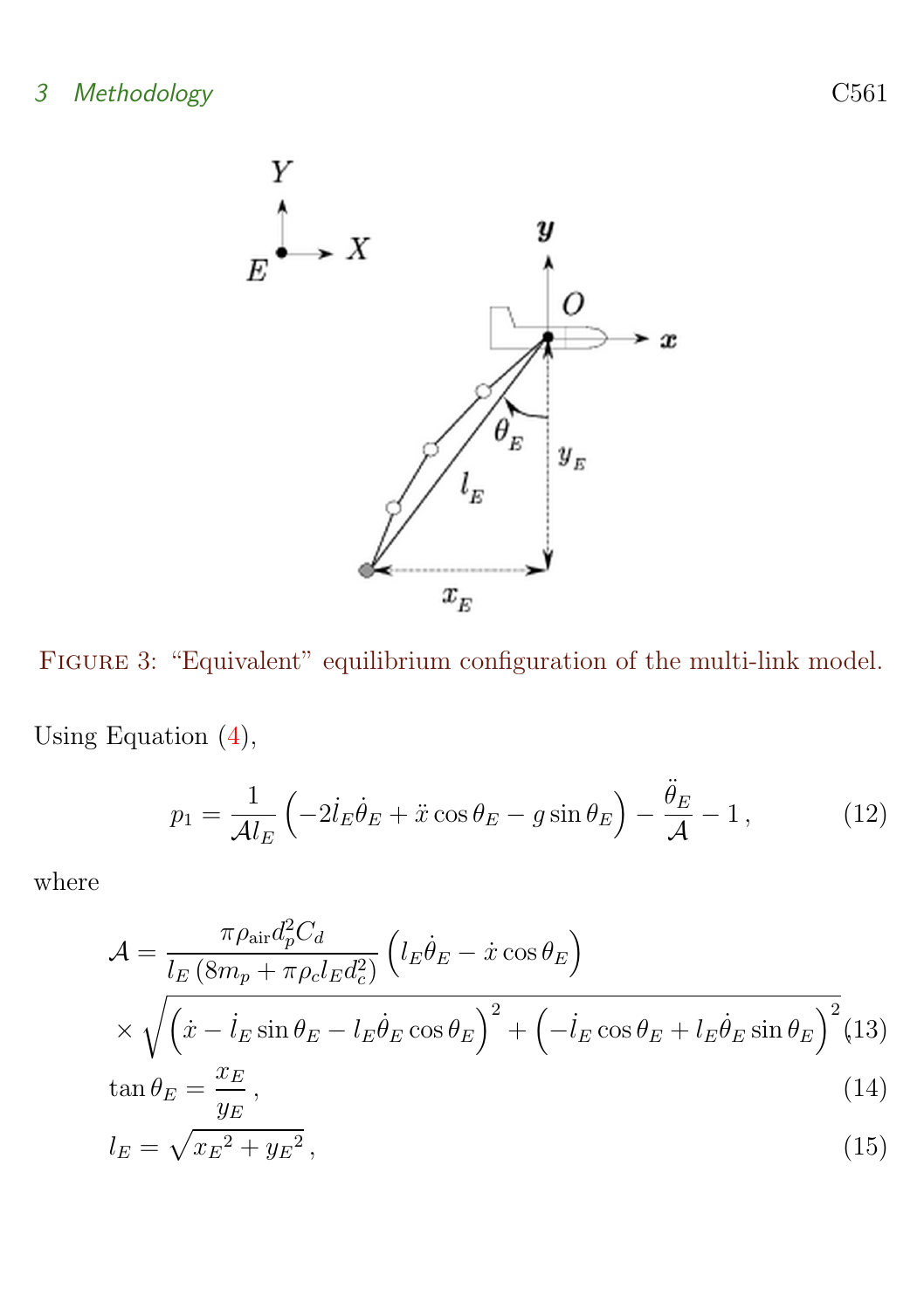#### 3 Methodology C562

The time derivatives of  $\theta_E$  are obtained by differentiating Equation [\(14\)](#page-6-1):

$$
\dot{\theta}_E = \frac{\left(\frac{\dot{x}_E}{y_E} - \frac{x_E \dot{y}_E}{y_E^2}\right)}{1 + \tan^2 \theta_E},\tag{16}
$$

$$
\ddot{\theta}_E = \frac{\left(\frac{\ddot{x}_E}{y_E} - 2\frac{\dot{x}_E \dot{y}_E}{y_E^2} + 2\frac{x_E \dot{y}_E^2}{y_E^3} - \frac{x_E \ddot{y}_E}{y_E^2}\right)}{(1 + \tan^2 \theta_E)} - 2\dot{\theta}^2 \tan \theta_E. \tag{17}
$$

The "equivalent" radial velocity

$$
\dot{l}_E = \frac{(\dot{x}_E x_E + \dot{y}_E y_E)}{l_E} \,. \tag{18}
$$

Equation [\(12\)](#page-6-2) provides the exact value that  $p_1$  must take in order for the simple model to match the multi-link model. However, it relies on the actual values of  $\theta_E$ ,  $\dot{\theta}_E$ ,  $\ddot{\theta}_E$ ,  $l_E$ , and  $\dot{l}_E$ . For control design, these are unknown and hence Equation  $(12)$  cannot be directly applied. Instead, for motions that occur around the cable equilibrium angle, we have that  $\dot{\theta} \to 0$ , so that  $\ddot{\theta} \approx 0$ . Furthermore, for the equilibrium position, Equation [\(12\)](#page-6-2) evaluates to

$$
p_{1_E} = \tan \theta_E \frac{g \left( 8m_p + \pi \rho_c l_E d_c^2 \right)}{\left( \pi \rho_{\text{air}} U_E^2 C_d d_p^2 \right)} - 1. \tag{19}
$$

Thus, we approximate  $p_1$  using a series expansion in terms of  $\dot{\theta}$  as

$$
p_1 \approx p_{1_E} + f(l_E, \dot{\theta}, \dot{\theta}^2, \ldots) \tag{20}
$$

<span id="page-7-0"></span>Neglecting second and higher order terms in f leads to the empirical approximation

$$
p_1 \approx p_{1_E} + \left(\frac{l_E}{K_1 + \frac{K_2}{l_E}}\right)\dot{\theta},\qquad(21)
$$

where  $K_1$  and  $K_2$  are constants that depend on cable elasticity. These coefficients are determined through trial and error in this work.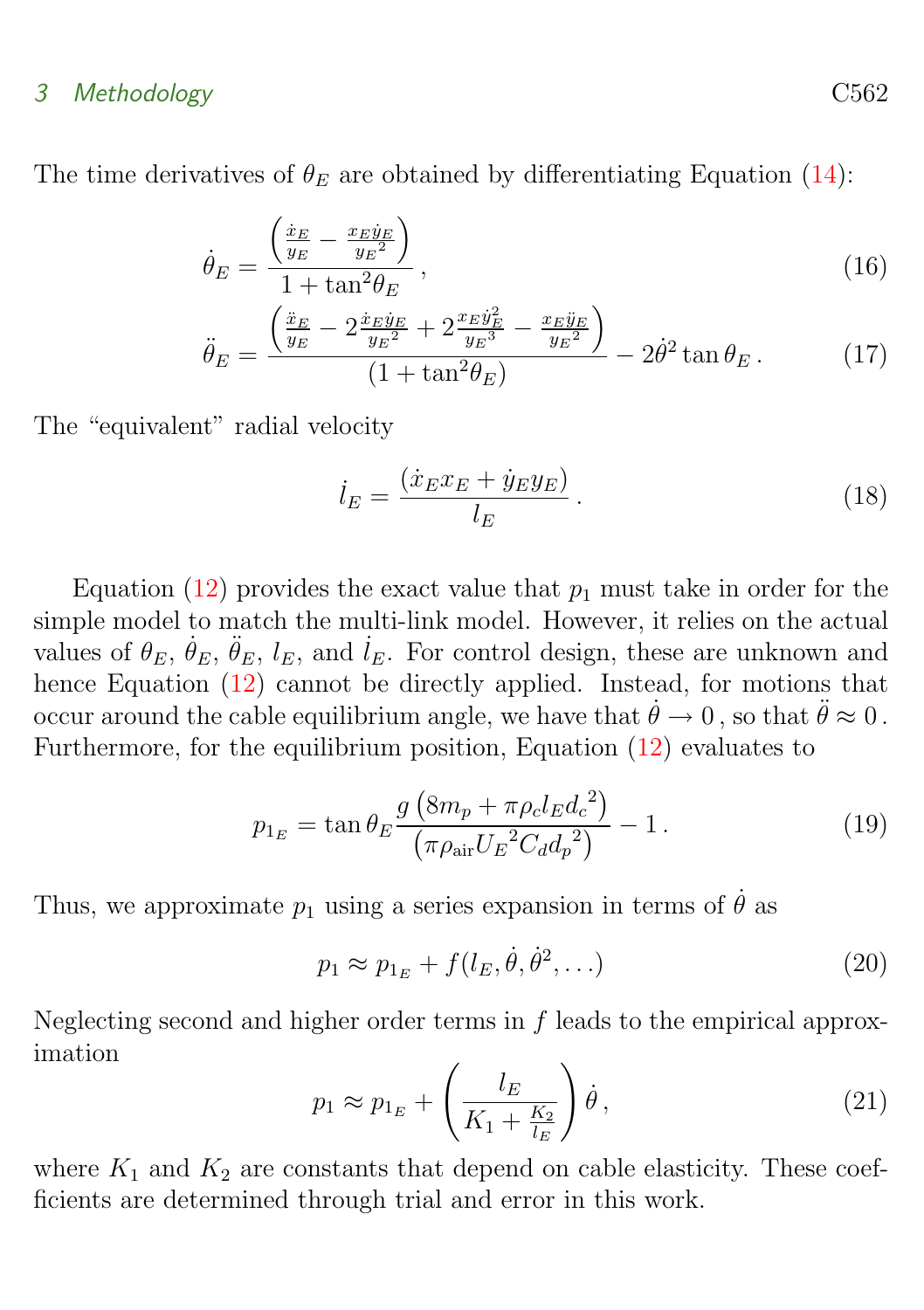### 3 Methodology C563

In summary, values of  $p_1$  and  $p_2$  can be obtained exactly from simulation results with the multi-link model using Equations [\(11\)](#page-5-1) and [\(12\)](#page-6-2). Such results are useful in understanding how  $p_1$  and  $p_2$  are influenced by the cable dynamics. However, for improved a priori predictions using the simple model, Equation [\(21\)](#page-7-0) is used to simulate the payload motion around the nominal equilibrium position.

### <span id="page-8-0"></span>4 Case study

The performance of the improved simple model is demonstrated through a dynamic simulation example. The simulation demonstrates how the refined simple model compares to the flexible multi-link model under the action of applied control at the aircraft. The control applied to each of the models is represented by Figure [4.](#page-10-1) The parameters governing the case study simulation are given in Table [1.](#page-9-0) The simulation begins with the models in their respective equilibrium configurations and progresses under the action of the applied control until final equilibrium is achieved.

The results of the simulation are given by Figure [5](#page-11-0) through to Figure [7,](#page-13-4) which show the trajectory the cable tip follows during the simulation along with the value of the parameter  $p_1$  over the simulation. The value of the parameter  $p_2$  was a constant value of  $-0.0451$  over the simulation since no cable reel acceleration was applied. The effectiveness and performance of the matching procedure is exemplified by these plots. No adjustment to the parameters of the simple model leads to large errors in the payload position, whereas the improved model shows much closer correspondence to the multilink model. Note that the plots show that when the aircraft speed increases the payload moves upwards and further behind the aircraft due to the increased drag. The maximum error in the x-coordinate and  $y$ -coordinate of cable tip during the simulation was 39.77 m and 41.03 m respectively, equivalent to 2.65% and 2.74% when normalized with respect to the cable length.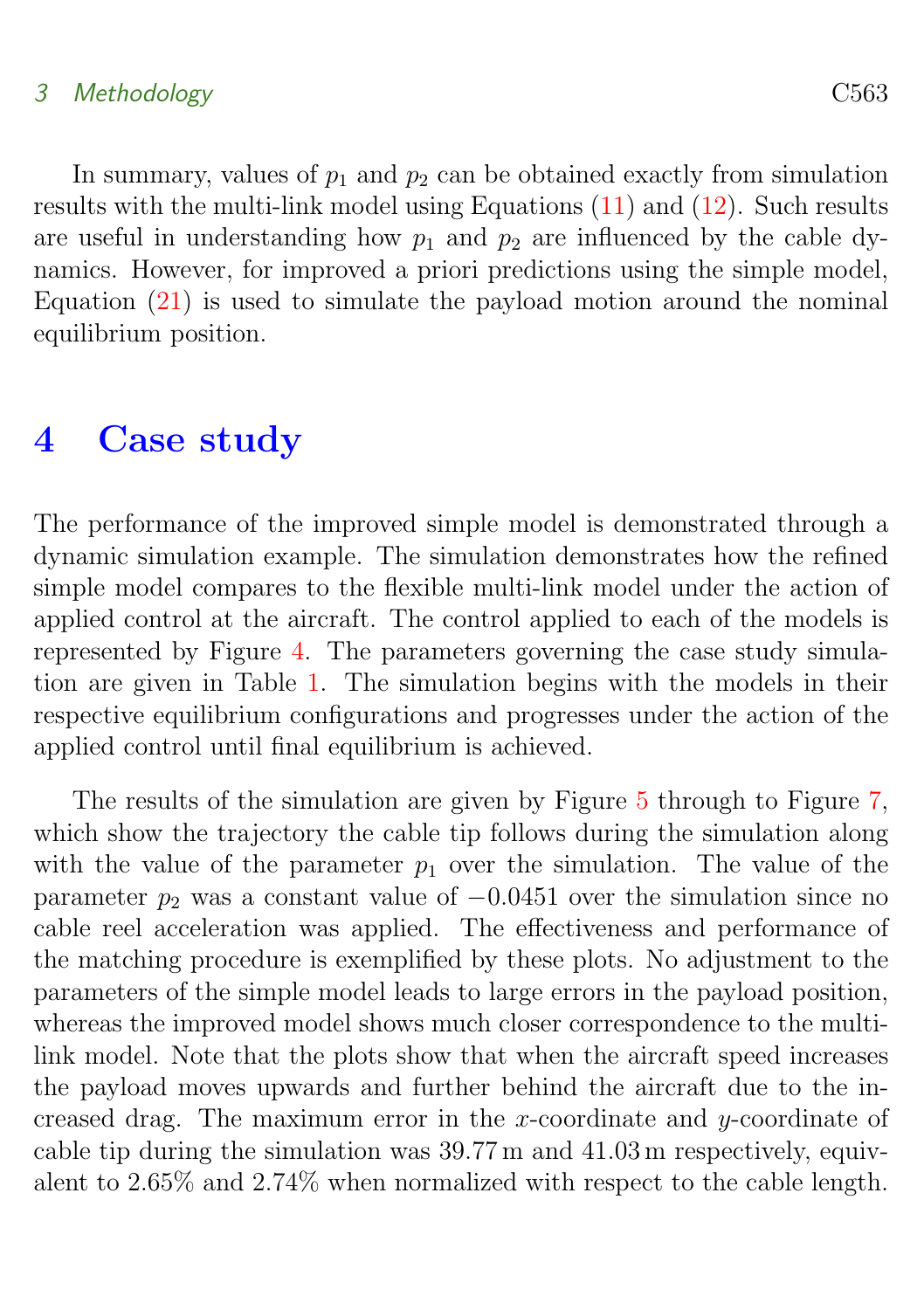<span id="page-9-0"></span>

| TABLE 1: Parameters governing case study simulation. |                      |
|------------------------------------------------------|----------------------|
| Parameter                                            | Value                |
| Payload mass [kg]                                    | 200                  |
| Cable diameter [mm]                                  | 2                    |
| Payload area $[m^2]$                                 | 0.75                 |
| Cable tangential drag constant                       | 0.022                |
| Payload drag constant                                | 0.47                 |
| Cable normal drag constant                           | 1.1                  |
| Initial tow speed $[m/s]$                            | 45                   |
| Cable Elasticity $[N/m^2]$                           | $1.2 \times 10^{11}$ |
| Cable length $[m]$                                   | 1500                 |
| Cable Damping                                        | 100                  |
| Cable density $\lceil \text{kg/m}^3 \rceil$          | 3000                 |
| Number of cable elements                             | 9                    |
| Air density $\rm [kg/m^3]$                           | 1.225                |
| Gravity constant $[m/s^2]$                           | 9.81                 |
| $K_1$                                                | 29                   |
| $K_2$                                                | $3 \times 10^4$      |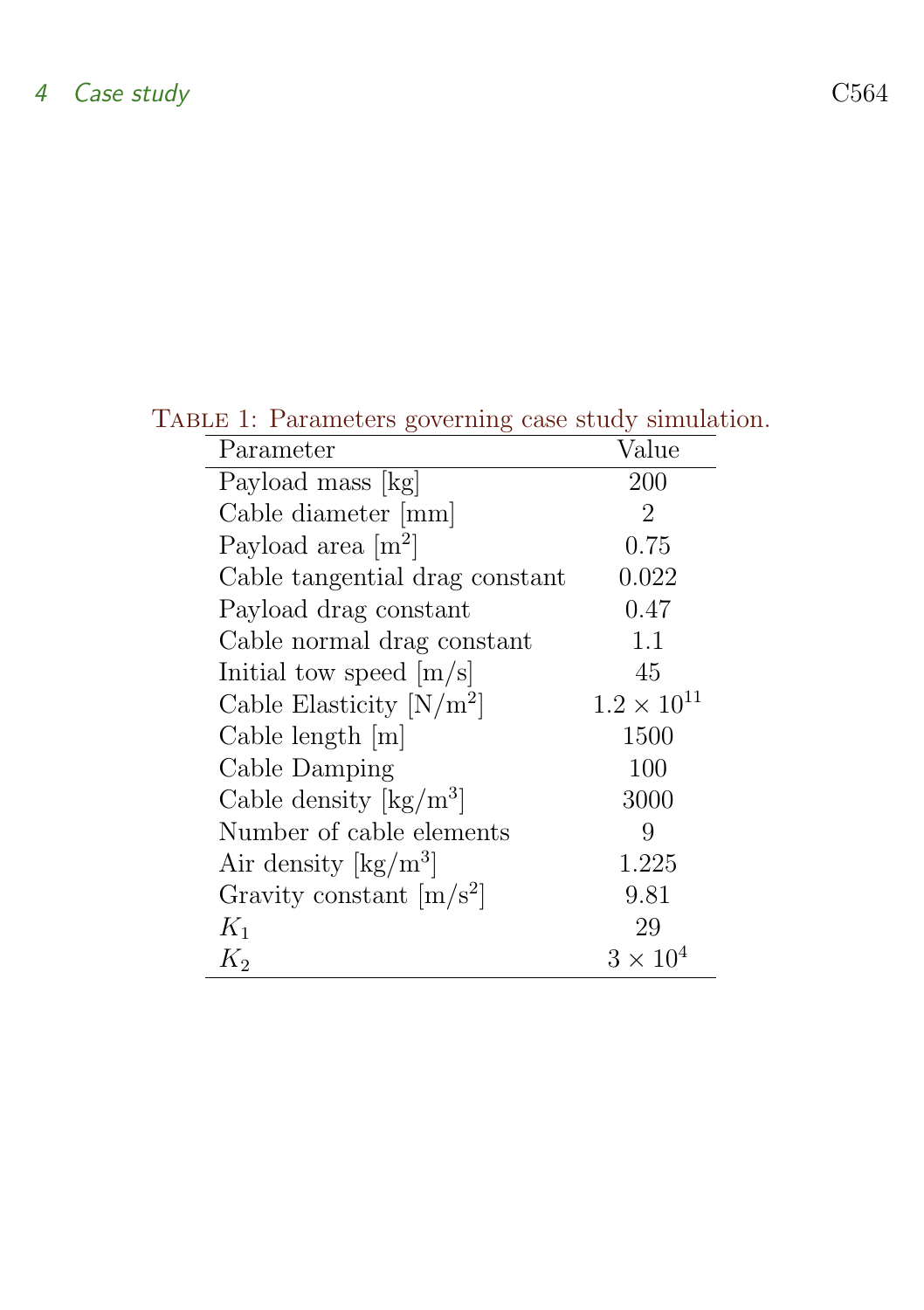

<span id="page-10-1"></span>

# <span id="page-10-0"></span>5 Conclusions

An improved simple model for an aerial-towed cable system was developed by prescribing changes to the cable length and the payload drag coefficient of the simple model. Exact matches to a complex cable model are possible using the simple model provided that simulation data is available from the complex model. For prediction purposes, a series expansion of the cable motion around the equilibrium position combined with an empirical approximation for the pendulum damping term was found to give accurate results.

Acknowledgments: This work is supported by the School of Aerospace, Mechanical and Manufacturing Engineering, RMIT University, Australia.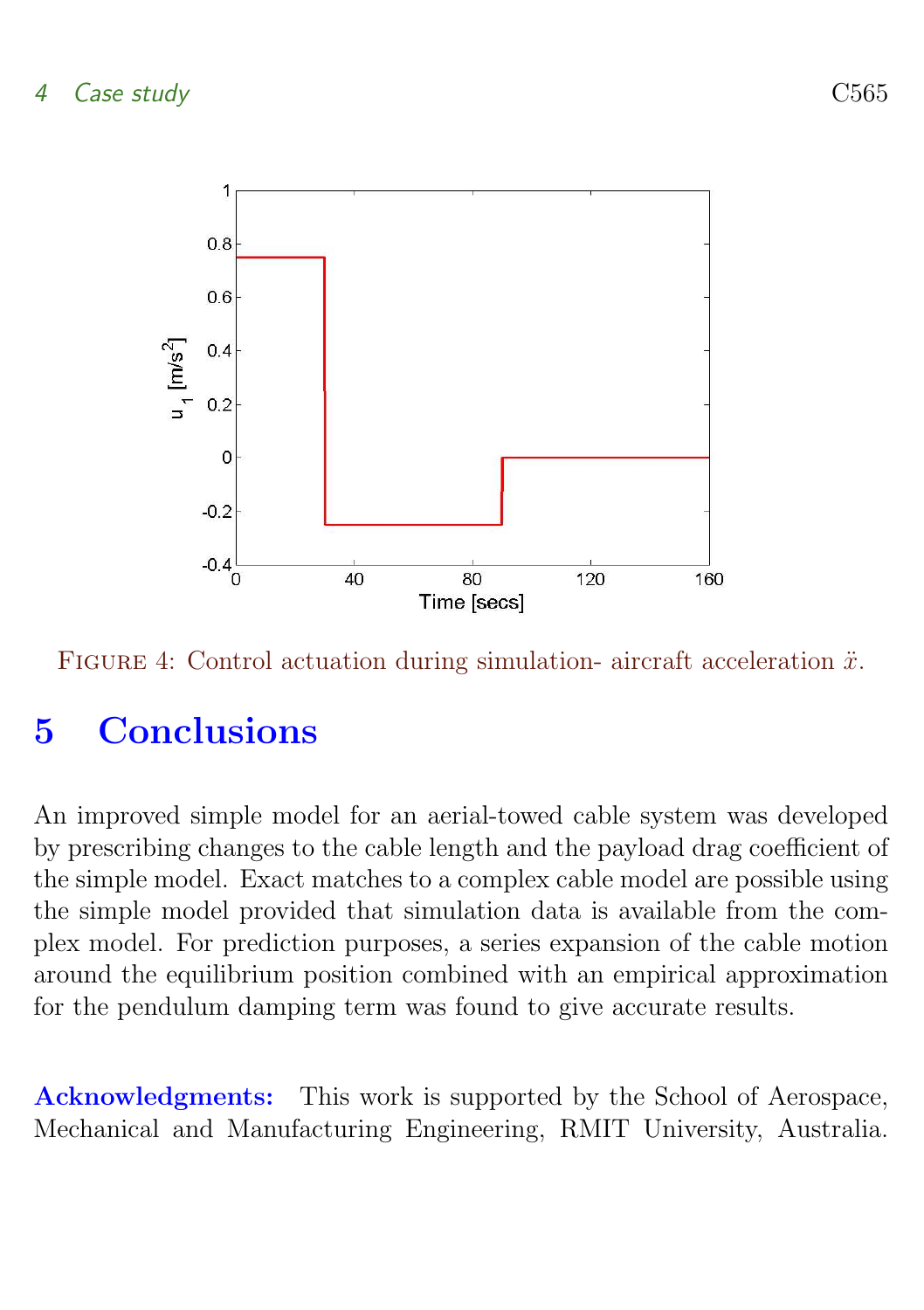

<span id="page-11-0"></span>FIGURE 5: Simulation results, x-coordinate of cable tip: (red) simple model, (blue) refined single-link model, (green) flexible multi-link model.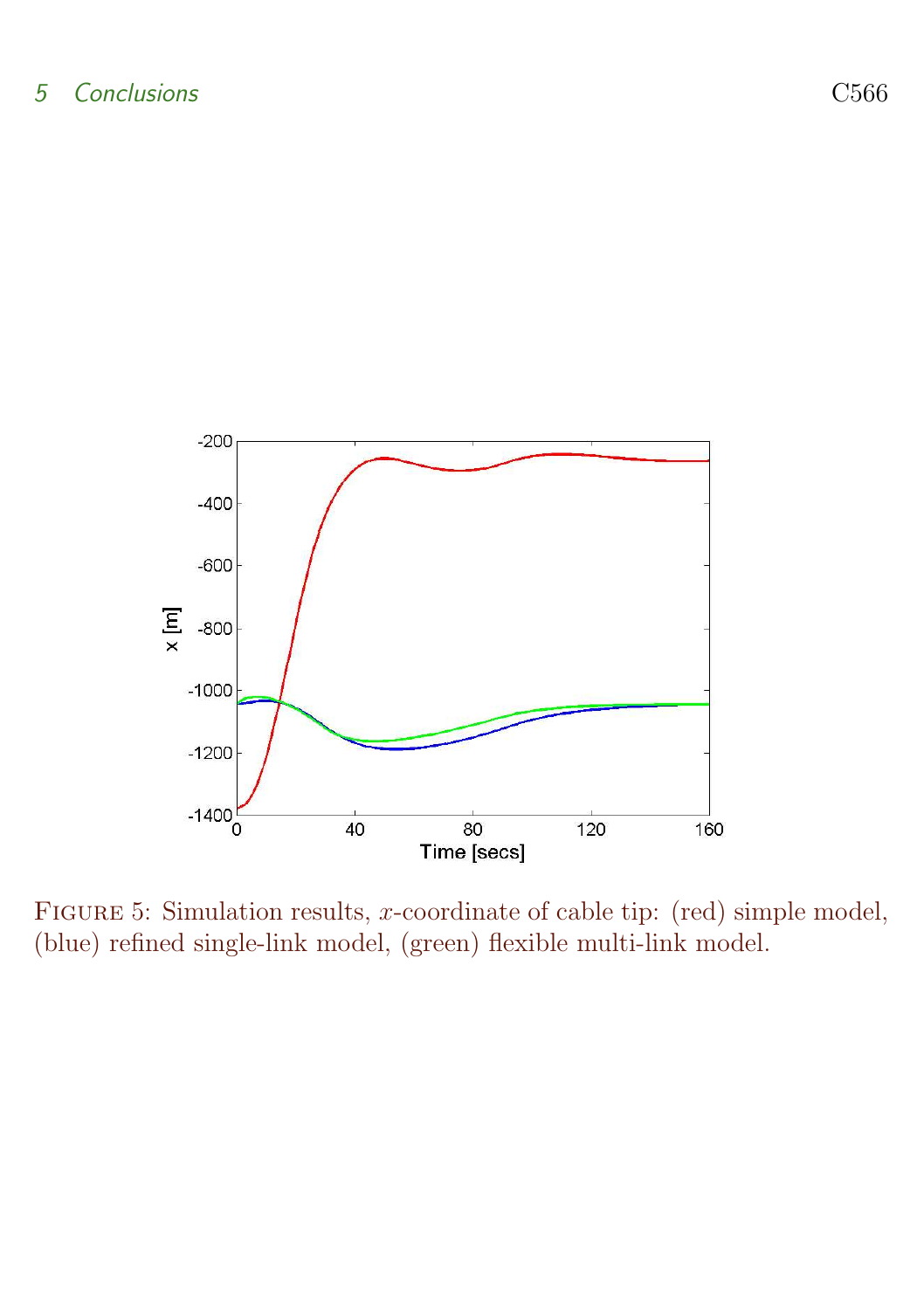

FIGURE 6: Simulation results, *y*-coordinate of cable tip: (red) simple model, (blue) refined single-link model, (green) flexible multi-link model.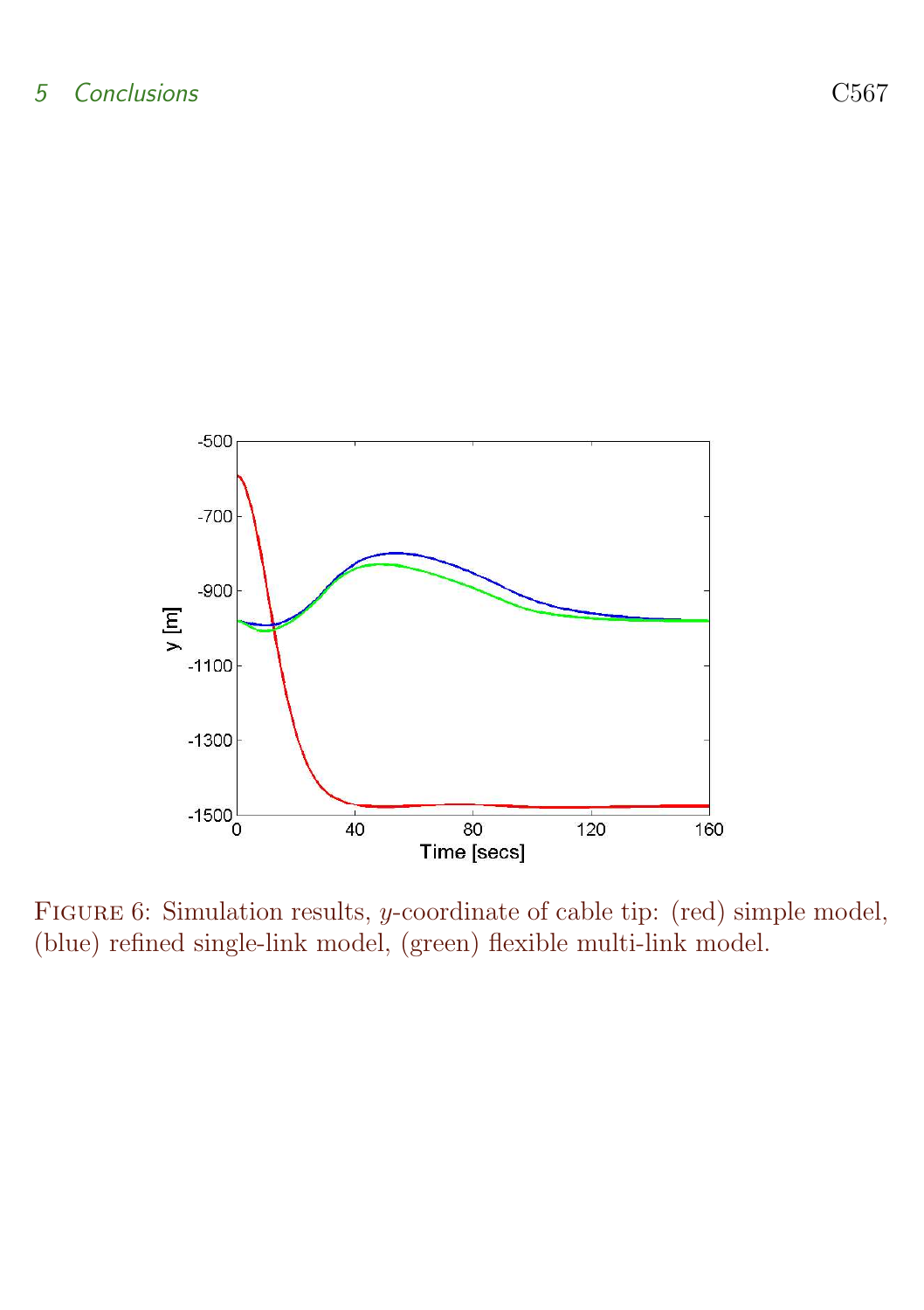

<span id="page-13-4"></span>FIGURE 7: Simulation results:  $p_1$  adjustment for simple model.

# **References**

- <span id="page-13-1"></span><span id="page-13-0"></span>[1] C. K. H. Chin, R. L. May and H. J. Connell. A numerical model of a towed cable-body system. ANZIAM J., 42(E):C362–C384, 2000. [Online] <http://anziamj.austms.org.au/V42/CTAC99/Chin>. [C556](#page-1-1)
- <span id="page-13-2"></span>[2] P. Trivailo, D. Sgarioto and C. Blanksby. Optimal control of aerial tethers for payload rendezvous. Proceedings of the 5th Asian Control Conference, Melbourne, Australia, July 20–23, 2004, pages 285–294. [C556](#page-1-1)
- <span id="page-13-3"></span>[3] P. Williams, D. Sgarioto and P. Trivailo. Optimal control of an aircraft-towed flexible cable system. Proceedings of the 11th Australian International Aerospace Congress, Melbourne, Australia, 13–17 March, 2005, pages 1–21. [C556](#page-1-1)